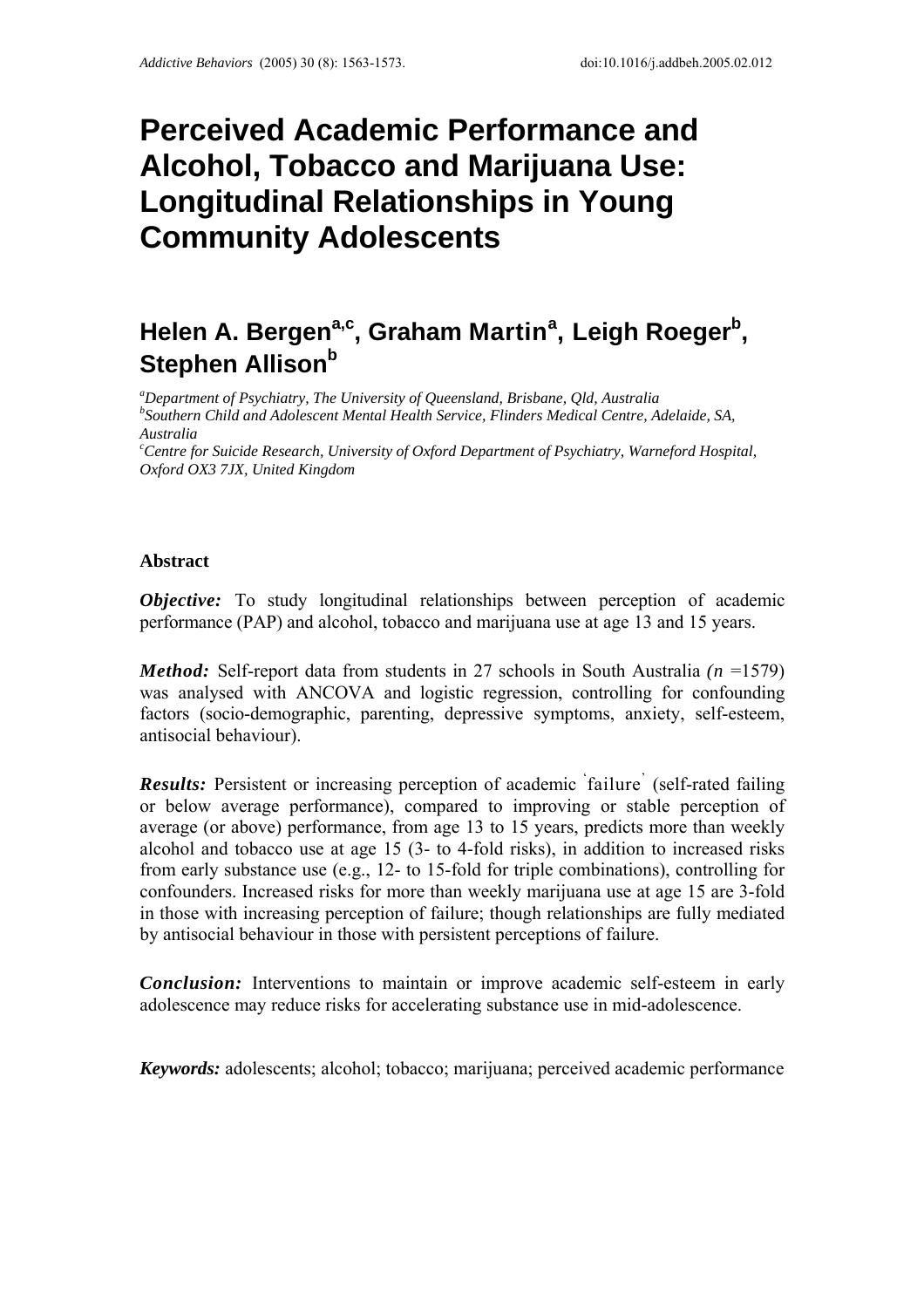#### **1. Introduction**

Substance use in adolescents is a widespread and potentially hazardous activity, increasing risks for dependence and abuse, and other adverse physical and psychosocial outcomes (Lewinsohn, Rohde, & Brown, 1999). Although US Monitoring the Future 2003 data suggest that alcohol, tobacco and marijuana use is in decline for older adolescents, the trend is less clear among 8th graders, perhaps reflecting a generational shift (Johnston, O'Malley, Bachman, & Schulenberg, 2004). Further, age of initiation is becoming younger (Degenhardt, Lynskey, & Hall, 2000); and early onset drug use is associated with both greater likelihood of continuation (Chen & Kandel, 1998) and greater long-term harm and dependence (Grant & Dawson, 1997).

Not all substance users in adolescence progress to problematic levels, and psychosocial risk models describe a complex interplay between individual and personality factors, environmental social and family factors, and drug-taking behaviour (Jones & Heaven, 1998). Twin studies show that environmental and social rather than genetic factors influence substance initiation and use (Han, McGue, & Iacono, 1999; Lynskey et al., 2003). Specifically, known risk factors include antisocial behaviour and substance using or delinquent peers (e.g., Hops, Davis, & Lewin, 1999); depressive symptomatology (Rohde, Lewinsohn, & Seeley, 1996); family functioning, parenting style and expectancies (Cohen & Rice, 1997); and childhood abuse (Bergen, Martin, Richardson, Allison, & Roeger, 2004). Substance use may also increase risks for other drug-taking. Gateway theory describes the increased likelihood of progression from one substance to another, though the exact sequencing and causal attribution to associations are issues still in debate (Kandel, 2002).

Substance use as early as grade 6 or 7 is associated with, and possibly causes, adverse outcomes in academic motivation and later achievement (Ellickson, Tucker, & Klein, 2001; Jeynes, 2002). Conversely, poor academic achievement in grades 6 and 7, as well as problem behaviour, and low engagement with and negative perceptions of school, predict later alcohol initiation and misuse (Diego, Field, & Sanders, 2003; Sobeck, Abbey, Agius, Clinton, & Harrison, 2000). Global and academic self-esteem from age 9 to 13 (McGee & Williams, 2000) and academic and social behaviour at age 7–9 (Hops et al., 1999) predict health compromising behaviour and substance use at age 15. In contrast, high engagement with school is protective against alcohol misuse (Aunola, Stattin, & Nurmi, 2000). Structural equation modelling of relations between cigarette use and school factors from 8th to 12th grade, suggest that the direction of influence is from school experience to cigarette use (Bryant, Schulenberg, Bachman, O'Malley, & Johnston, 2000).

Rarely explored, however, is that general societal pressure to succeed, high parental expectation of academic achievement, and associated perception of failure may contribute to ineffective coping mechanisms such as substance use. A report on Canadian female adolescent health risk behaviour raises the question that schools may contribute to these problems, and that "a supportive school environment and less emphasis on academic achievement are needed" (King, 1998). Further, Kumpulainen and Roine (2002) found that early (age 12) perception of school failure and low selfesteem in girls, and interpersonal problems and aggressive tendencies in boys, were more important predictors of heavy alcohol use at age 15 than early depressive symptomatology. Sutherland and Shepherd (2001) found strong relationships between social factors and substance use outcomes in  $11-16$  year olds ( $n = 4516$ ), with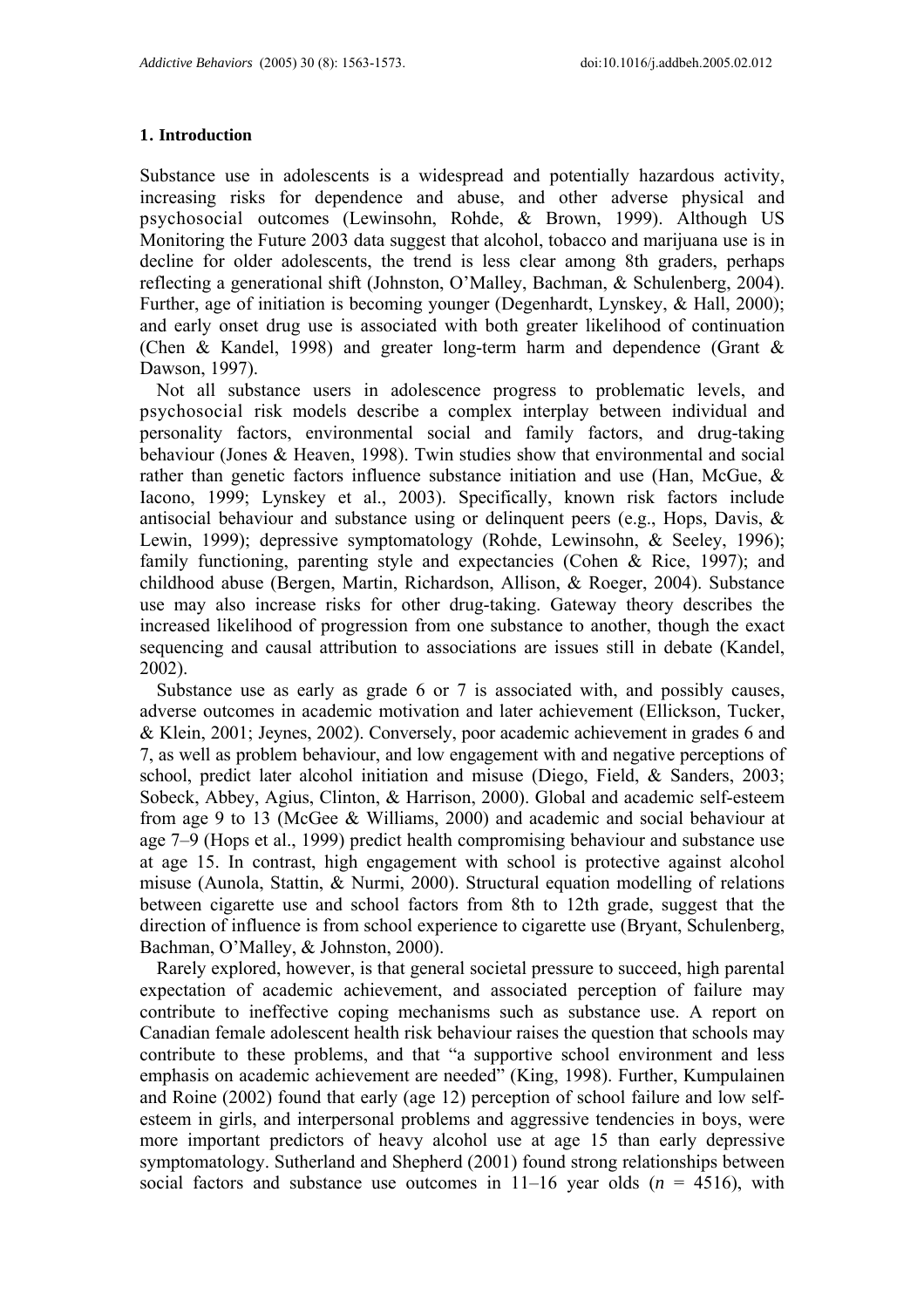perceived academic performance ranking third in importance after 'concurrent second or third substance use', and 'having been in trouble with police' as predictors of substance use.

This investigation explores new directions in associations between perceived academic performance (PAP) and substance use, extending the study of Kumpulainen and Roine (2002), who appealed for more investigation into academic expectations and alcohol use in young adolescents. First, PAP is a psychosocial construct related to school, family and individual expectations, academic self-esteem and current mood. It may or may not be related to actual achievement, thus possibly encompassing cognitive distortions as well. We construct PAP trajectories from assessments at age 13 and 15, categorising perception of academic performance broadly as one of 'failing at both times', 'average at both times', 'improving from failing to average', or 'declining from average to failing'; this enables longitudinal tracking over the crucial 13–15 years period.

Second, we consider combinations of alcohol, tobacco and marijuana use, enabling comparison of abstainers at age 13 with users of single, double or triple combination(s) at age 13, in regard to associations with more than weekly substance use at age 15. This ensures control for early substance use, which is important and sometimes not taken account of in other studies.

Third, to elucidate any unique contribution that PAP may make to substance use at age 15, we control for other known risk factors such as antisocial behaviour, depressive symptoms and anxiety, family functioning, parenting style and family living arrangement.

#### **2. Methods**

This work derives from the Early Detection of Emotional Disorders (EDED) program, a 3-year repeated measures longitudinal study of young adolescents, focussing on early detection of suicidal behaviours, and risk and protective factors implicated in later suicide. Details of the study procedure have been published (Bergen et al., 2004). Average age of participants in year 8 high school (wave one) was 13 years (*N* =2603); in wave two 14 years ( $N = 2485$ ); and in wave three 15 years ( $N = 2296$ ). Data used in this longitudinal analysis is drawn from wave one (T1) and wave three (referred to here as T2)  $(N=1579)$ .

## *2.1. Measures*

Items of interest reported here form part of a larger composite questionnaire, and details of specific measures have been published (Martin, Richardson, Bergen, Roger, & Allison, 2005; Richardson, Bergen, Martin, Roeger, & Allison, in press).

Perceived academic performance (PAP) was assessed by asking, "How would you rate your overall academic performance: failing, below average, average, or above average". Responses at T1 and T2 were recoded into a 4 categorical variable, 'PAP trajectory', as follows: 'failing or below average at T1 and T2'; 'average or above at T1, and failing or below at T2'; 'failing or below at T1, and average or above at T2'; 'average or above at T1 and T2'.

Substance use was assessed by asking, "Which of the following drugs have you used in the last year? alcohol; tobacco; marijuana; acid or LSD; sniffed glue, petrol, or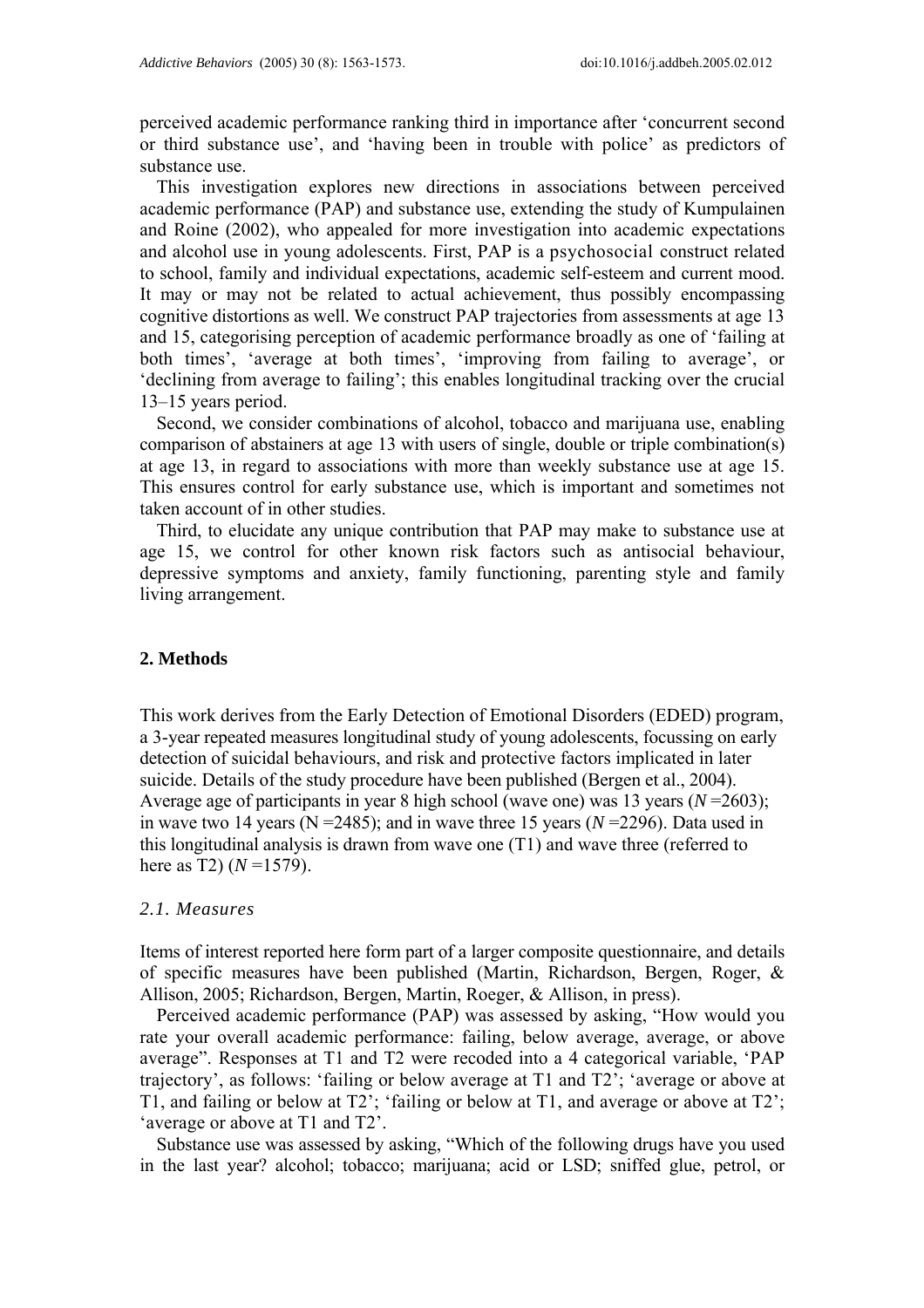solvents; injected illegal drugs (heroin, speed); oral stimulants (speed, crack, or ecstasy); magic mushrooms". Responses were rated: never (score 0), less than once per month (score 1), one to three times a month (score 2), once a week (score 3), more than once a week (score 4). Based on substance use at T1, seven mutually exclusive categories were constructed. Due to the high (normative) frequency of alcohol use ever, the base rate was taken as less than once per month rather than never used; base rates for tobacco and marijuana were taken as never used. Categories were derived for the variable 'substance use' as follows, (alcohol score, tobacco score, marijuana score): none (≤1, 0, 0); alcohol only (>1, 0, 0); tobacco only (≤1, ≥ 1, 0); marijuana with or without alcohol but no tobacco ( $>0$ ,  $0, \ge 1$ ); alcohol and tobacco ( $>1, \ge 1, 0$ ); tobacco and marijuana ( $\leq 1, \geq 1, \geq 1$ ); alcohol, tobacco and marijuana ( $\geq 1, \geq 1, \geq 1$ ). Second, three dichotomous variables were constructed for more than weekly use of alcohol, tobacco and marijuana at T2. Third, alcohol, tobacco and marijuana scores were summed at each time to give two new continuous variables for use with repeated measures ANCOVA; range is 0–12; at T1, *M* = 1.32, SD=1.87; at T2, *M* = 2.90, SD=2.92. Reliability for the 3-item scale is: at T1,  $\alpha$  =.72; at T2,  $\alpha$  =.78.

## *2.2. Data analysis*

Data analysis was conducted with SPSS v11. Multivariate analyses included repeated measures ANCOVA and hierarchical logistic regression analyses. In the latter, independent variable predictors PAP trajectory and substance use at T1 were entered directly, followed by forward stepwise conditional entry (*P*<.05) of covariates (antisocial behaviour, gender and changed family living arrangement) to control for confounding effects, onto each of three dichotomous outcome variables – more than weekly use of alcohol, tobacco or marijuana at T2. Preliminary analyses indicated other known risk factors for substance use and socio-demographic variables did not add significantly to regression models.

## **TABLE 1**

Prevalence of alcohol, tobacco and marijuana use; and perceived academic performance at times T1 (age 13 years) and T2 (age 15 years)

| Substance use in past year     | N(%)                  |             |               |  |  |
|--------------------------------|-----------------------|-------------|---------------|--|--|
|                                | Alcohol               | Tobacco     | Marijuana     |  |  |
| T1                             |                       |             |               |  |  |
| Less than $1/m$ onth           | 625 (39.6)            | 159(10.1)   | 112(7.1)      |  |  |
| $1-3$ times/month              | 163 (10.3)            | 55 (3.5)    | 36(2.3)       |  |  |
| Weekly                         | 65(4.1)               | 24(1.5)     | 20(1.3)       |  |  |
| More than weekly               | 16(1.0)               | 40(2.5)     | 16(1.0)       |  |  |
| T2                             |                       |             |               |  |  |
| Less than $1/m$ onth           | 629 (39.8)            | 243 (15.4)  | 281 (17.8)    |  |  |
| $1-3$ times/month              | 420 (26.6)            | 92(5.8)     | 112(7.1)      |  |  |
| Weekly                         | 143 (9.1)             | 45(2.8)     | 66 (4.2)      |  |  |
| More than weekly               | 73 (4.6)              | 156 (9.9)   | 94 (6.0)      |  |  |
| Perceived academic performance | Failing/below average | Average     | Above average |  |  |
| T1                             | 99 (6.3)              | 1090 (69.0) | 370 (23.4)    |  |  |
| T <sub>2</sub>                 | 141 (8.9)             | 1045 (66.2) | 381 (24.1)    |  |  |

Percentages of total (*N* =1579) include missing values of up to 4%.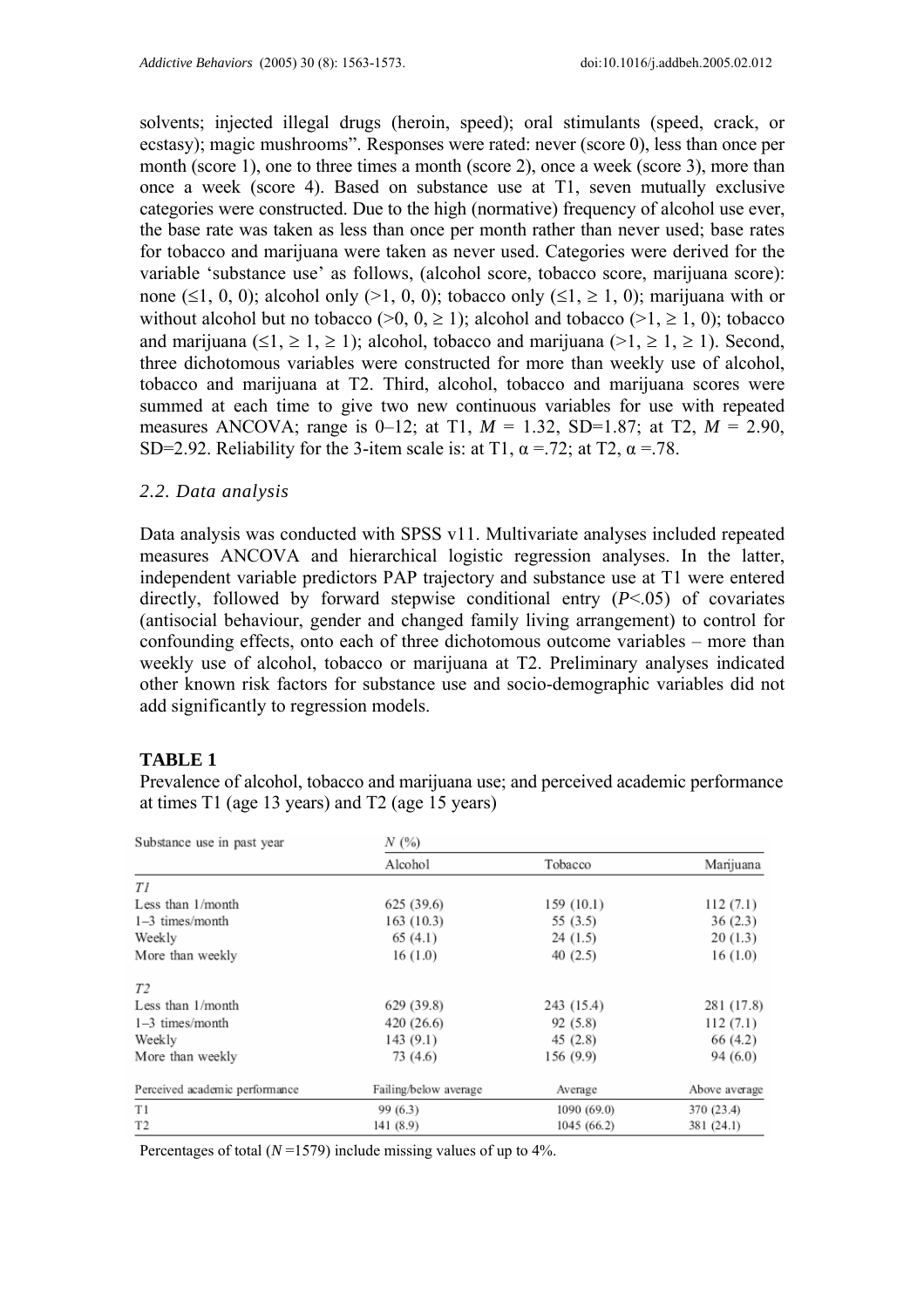## **TABLE 2**

Associations between perceived academic performance (PAP) trajectory and weekly use of alcohol, tobacco and marijuana at T1 (age 13 years); and between PAP trajectory and more than weekly use at T2 (age 15 years)

| PAP Trajectory                   | $N$ (%) weekly use at T1           |             |                   |  |  |
|----------------------------------|------------------------------------|-------------|-------------------|--|--|
|                                  | Alcohol                            | Tobacco     | Marijuana         |  |  |
| Both failing/below $(n=36)$      | 4(12.5)                            | 6(20.0)     | 4(12.5)           |  |  |
| Decline to fail/below $(n=101)$  | 6(6.4)                             | 7(7.6)      | 4(4.5)            |  |  |
| Improve from fail/below $(n=60)$ | 4(7.3)                             | 5(9.1)      | 2(3.7)<br>23(1.8) |  |  |
| Both average/above $(n=1350)$    | 63 (4.8)                           | 43(3.3)     |                   |  |  |
| Kendall's tau-b $(T)$            | $-2.933**$<br>ns                   |             | $-2.215*$         |  |  |
| PAP Trajectory                   | $N$ (%) more than weekly use at T2 |             |                   |  |  |
|                                  | Alcohol                            | Tobacco     | Marijuana         |  |  |
| Both failing/below $(n=36)$      | 6 (17.6)                           | 12(35.3)    | 8(24.2)           |  |  |
| Decline to fail/below $(n=101)$  | 20(20.2)                           | 34 (34.7)   | 22(22.2)          |  |  |
| Improve from fail/below $(n=60)$ | 5(8.6)                             | 9(15.8)     | 4(6.9)            |  |  |
| Both average/above $(n=1350)$    | 40(3.1)                            | 92 (7.1)    | 56 (4.3)          |  |  |
| Kendall's tau-b (T)              | $-4.698***$                        | $-6.138***$ | $-4.661***$       |  |  |

Percentages of total (not including missing values) within PAP trajectory, e.g., of those with PAP trajectory of both failing/below (derived from assessments at T1 and T2), 20% are using tobacco weekly or more at T1. ns  $P > 0.05$ ,  $*P < 0.05$ ,  $*P < 0.01$ ,  $**P < 0.01$ .

### *2.3. Attrition analysis*

Participants responding at T1 (*N* = 2603) were grouped according to presence (*n*  $=1579$ ) or absence ( $n=1024$ ) of responses at T2. Significant differences between groups were found. The longitudinal matched sub-sample underrepresents the extent of serious substance use, antisocial behaviour and perception of academic failure in the total sample. Our analysis, therefore, represents a best-case scenario. (Detailed analyses are available from the authors on request).

## **3. Results**

Substance use and perception of academic failure increase from T1 to T2 (see Table 1). Associations between changes in perception of academic performance i.e., PAP trajectory, and frequent substance use at T1 and T2 are shown in Table 2.

Of interest are relatively large increases between T1 and T2 for the 'decline to fail/below' group, compared to the 'improve from fail/below' and 'both fail/below' groups. Further investigation with repeated measures ANCOVA, taking the sum of alcohol, tobacco and marijuana scores at T1 and T2 as dependent variables, adjusting for antisocial behaviour and depressive symptoms at T1 and T2, gender and living arrangement, reveals a large main effect for time  $F(1,1336)=677.69$ ,  $P<.001$ , and a small between-subjects effect for PAP trajectory  $F(3,1336)=4.1, P<.001$ . Estimated marginal means indicate that at time T2, substance use in groups 'decline to fail/below',  $M = 4.11$  (3.59–4.63), and 'both fail/ below,  $M = 3.79$  (2.97–4.62), is significantly greater than the 'both average/above' group,  $M = 2.71$  (2.59–2.84). See Fig. 1.

Logistic regression models, odds ratios (OR) and 95% confidence intervals (CI) are shown in Table 3, unadjusted, and adjusted for antisocial behaviour, gender, and family living arrangement.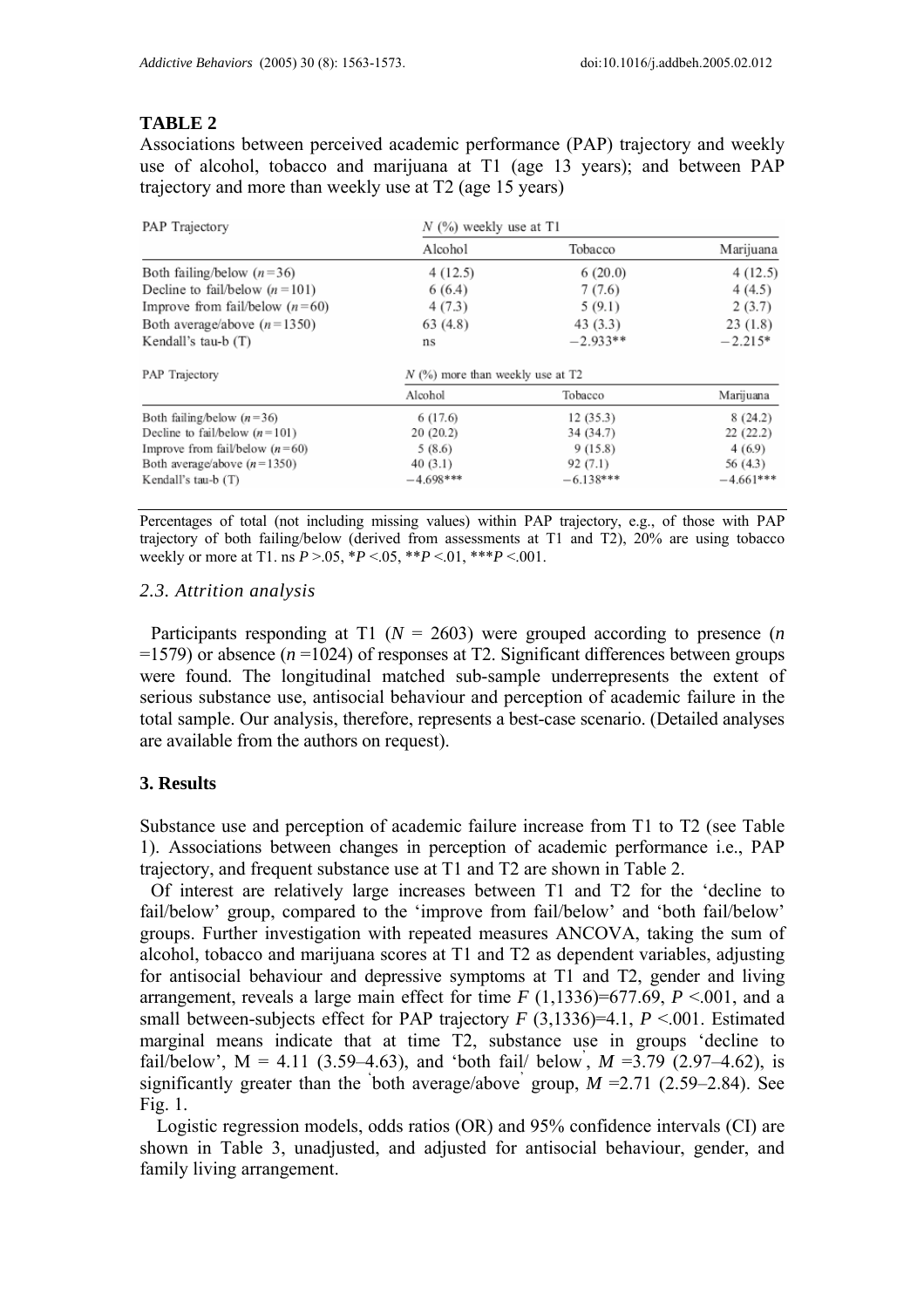Nagelkerke  $R^2$  values indicate the models explain 26–43% of variance in the data. The predictive power of the models is reasonable. For alcohol, sensitivity (92%) and specificity (52.5%) at a cut-off level of  $0.10$  – overall correct percentage 90%; for tobacco, sensitivity (92%) and specificity (61%) at a cut-off of  $0.2$  – overall correct percentage 89%; and for marijuana, sensitivity (94%) and specificity (65%) at a cutoff of 0.15 – overall correct percentage 92%.



*Fig. 1.* Total scores for alcohol, tobacco and marijuana use at age 13 (T1) and age 15 (T2) (never (0), less than once/ month (1), 1–3 times/month (2), once/week (3), more than once/week (4)) for adolescents with perceived academic performance as failing or below average 'F', and average or above 'A', adjusted for depressive symptomatology, antisocial behaviour, gender and living arrangement.

#### **4. Discussion**

The findings of this longitudinal study of young adolescents indicate that perceptions of academic failure which persist from age 13 to 15 years, or arise within the two year period (following more optimistic self-assessments at age 13), are significantly associated with frequent alcohol, tobacco and marijuana use at age 15 years. The increased risk is independent of, and in addition to, the contribution from early substance use. After adjustment for antisocial behaviour at both ages, risk is reduced but remains significant for alcohol ( $P < .05$ ) and tobacco use ( $P < .01$ ). The independent association of perceived academic performance with frequent marijuana use is weaker, and appears to be fully mediated after adjustment for antisocial behaviour; not unexpected given the strong correlation of antisocial behaviour with use of illicit substances (Adalbjarnardottir & Rafnsson, 2002; Miller & Plant, 2002).

Of importance, those adolescents who believe they are failing or below average academically at age 13, but perceive improvement during the next two years, are not more likely than the majority who believe they are average or above, for later frequent alcohol, tobacco and marijuana use.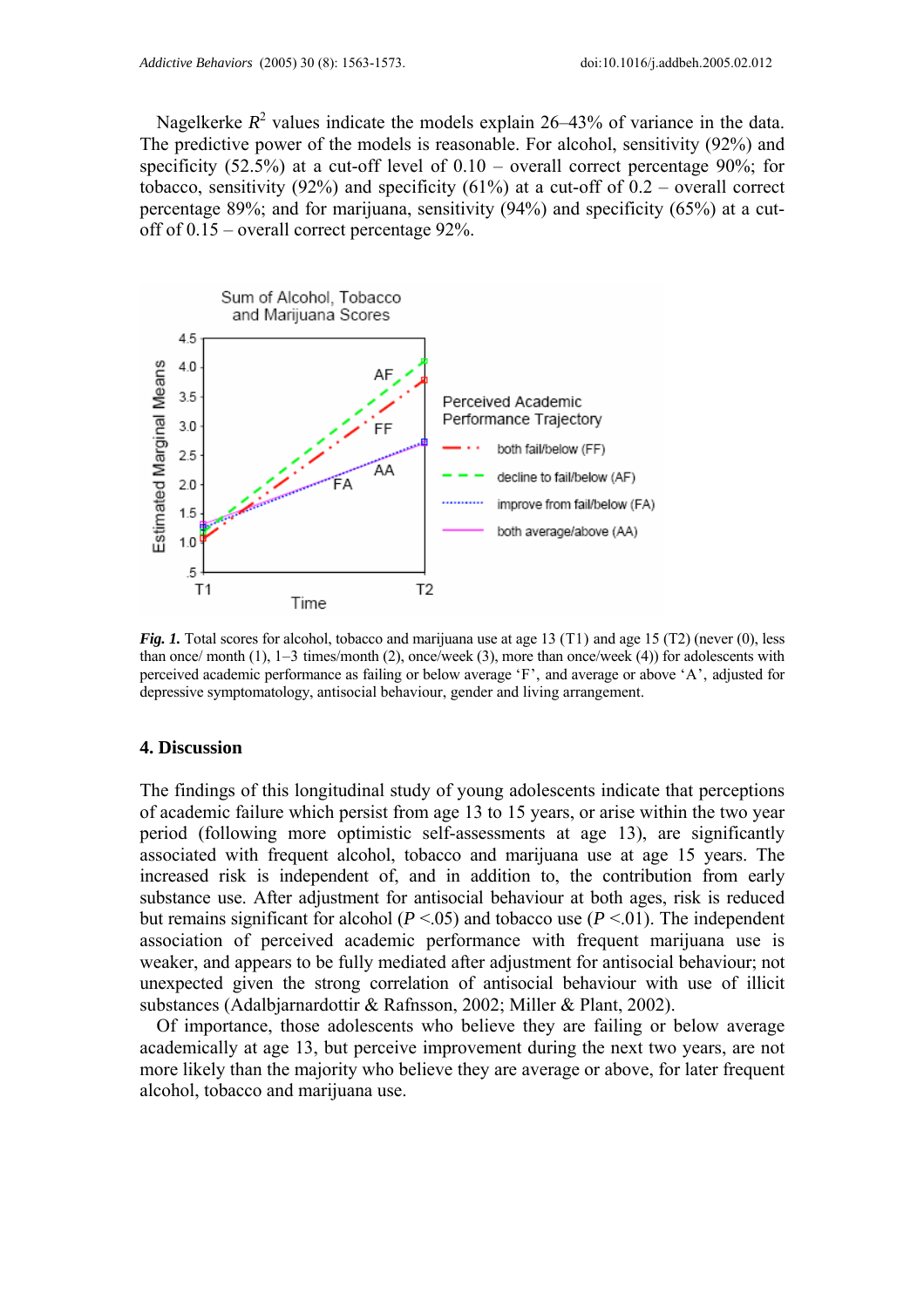#### **TABLE 3**

Perceived academic performance (PAP) trajectory and substance use at T1 (age 13 years), associated with more than weekly alcohol, tobacco and marijuana use at T2 (15 years)

|                         | n(%)   | Odds ratio (95% confidence interval) for more than weekly use at 12 |                     |                      |                     |                    |                     |  |
|-------------------------|--------|---------------------------------------------------------------------|---------------------|----------------------|---------------------|--------------------|---------------------|--|
|                         |        | Alcohol                                                             |                     | Tobacco              |                     | Marijuana          |                     |  |
|                         |        | Unadjusted                                                          | Adjusted<br>(1,2)   | Unadjusted           | Adjusted<br>(2,3,4) | Unadjusted         | Adjusted<br>(2,3)   |  |
| PAP trajectory          |        |                                                                     |                     |                      |                     |                    |                     |  |
| Both fail/below         | 36     | 4.7                                                                 | 3.6                 | 5.7                  | 3.9                 | 4.8                | ns                  |  |
|                         | (2.3)  | $(1.5 - 14.7)$ ***                                                  | $(1.01 - 3.1)^*$    | $(2.2 - 15.0)^{***}$ | $(1.4 - 10.9)$ **   | $(1.7-13.4)$ **    |                     |  |
| Decline to              | 101    | 6.3                                                                 | 3.7                 | 6.8                  | 4.8                 | 5.4                | 2.8                 |  |
| fail/below              | (6.4)  | $(3.1 - 12.8)$ ***                                                  | $(1.7 - 8.0)$ ***   | $(3.7 - 12.2)$ ***   | $(2.6 - 8.8)$ ***   | $(2.8 - 10.4)$ *** | $(1.3-5.9)$ ***     |  |
| Improve from            | 60     | ns                                                                  | ns                  | ns                   | ns                  | ns                 | ns                  |  |
| fail/below              | (3.8)  |                                                                     |                     |                      |                     |                    |                     |  |
| Both average/           | 1350   | 1.0                                                                 | 1.0                 | 1.0                  | 1.0                 | 1.0                | 1.0                 |  |
| above                   |        | $(85.5)$ (referent)                                                 | (referent)          | (referent)           | (referent)          | (referent)         | (referent)          |  |
| Substance use at TI     |        |                                                                     |                     |                      |                     |                    |                     |  |
| None                    | 1080   | 1.0                                                                 | 1.0                 | 1.0                  | 1.0                 | 1.0                | 1.0                 |  |
|                         | (68.4) | (referent)                                                          | (referent)          | (referent)           | (referent)          | (referent)         | (referent)          |  |
| Alcohol only            | 105    | 4.6                                                                 | 4.9                 | ns                   | ns                  | ns                 | ns                  |  |
|                         | (6.6)  | $(2.0 - 11.0)$ ***                                                  | $(2.0 - 12.0)$ ***  |                      |                     |                    |                     |  |
| Tobacco only            | 88     | ns                                                                  | ns                  | ns                   | ns                  | ns                 | ns                  |  |
|                         | (5.6)  |                                                                     |                     |                      |                     |                    |                     |  |
| Marijuana $\pm$ alcohol | 46     | ns                                                                  | ns                  | ns                   | ns                  | 11.2               | 5.7                 |  |
|                         | (2.9)  |                                                                     |                     |                      |                     | $(4.8 - 26.1)$ *** | $(2.1 - 15.5)$ ***  |  |
| Alcohol+tobacco         | 49     | 5.9                                                                 | 6.2                 | 10.8                 | 8.0                 | 6.5                | 3.8                 |  |
|                         | (3.1)  | $(2.2 - 16.2)$ ***                                                  | $(2.2 - 17.9)$ ***  | $(5.2 - 22.4)$ ***   | $(3.7-17.1)$ ***    | $(2.5 - 16.5)$ *** | $(1.4 - 10.5)$ ***  |  |
| Tobacco + marijuana     | 62     | ns                                                                  | ns                  | 10.4                 | 6.5                 | 11.0               | 4.4                 |  |
|                         | (3.9)  |                                                                     |                     | $(5.3 - 20.2)$ ***   | $(3.2 - 13.1)$ ***  | $(5.1 - 23.9)$ *** | $(1.8 - 10.5)$ ***  |  |
| $Alcohol + tobacco +$   | 73     | 14.4                                                                | 12.6                | 26.1                 | 15.0                | 14.4               | 4.2                 |  |
| marijuana               | (4.6)  | $(7.0-29.6)$ ***                                                    | $(4.9 - 32.8)$ ***  | $(14.5 - 47.1)$ ***  | $(8.0 - 28.1)$ ***  | $(7.2 - 28.8)$ *** | $(1.9-9.6)$ ***     |  |
| Model $\chi^2$ (df)***  |        | $\chi^2$ (9) = 87.6                                                 | $\chi^2$ (11)=117.8 | $\chi^2$ (9)=214.7   | $\chi^2$ (12)=251.9 | $\chi^2$ (9)=128.4 | $\chi^2$ (11)=227.6 |  |
| Nagelkerke $R^2$        |        | .201                                                                | .268                | .310                 | .359                | .249               | .426                |  |

Logistic regression models and odds ratios, unadjusted, and adjusted with forward stepwise conditional entry of covariates: 1, antisocial behaviour at T1; 2, antisocial behaviour at T2; 3, gender; 4, changed living arrangement.

ns  $P > 0.05$ ,  $*P < 0.05$ ,  $*P < 0.01$ ,  $**P < 0.01$ .

Our results support findings relating early academic self-esteem in girls and problem behaviour in boys, to later heavy alcohol use (Kumpulainen & Roine, 2002); school misbehaviour and low academic achievement to cigarette use (Bryant et al., 2000); where relationships may be indirect through general deviance and low selfesteem.

Causal inferences regarding our study findings cannot be determined, however. Initiation or progression of substance use after age 13 may contribute to an actual or perceived decline in academic self-esteem; perhaps due to influential peer associations. Alternatively, a decline in academic self-esteem caused by actual failure or, perhaps, by excessive parental/school/ individual expectations and apparent failure, may lead to initiation/progression of substance use. Either way, associations revealed in this analysis remain strong, and low academic self-esteem may be a useful means of identifying adolescents at risk of future substance misuse, in addition to those engaging in antisocial behaviour and early substance use.

Although not the primary focus of this study, the predictive effects of early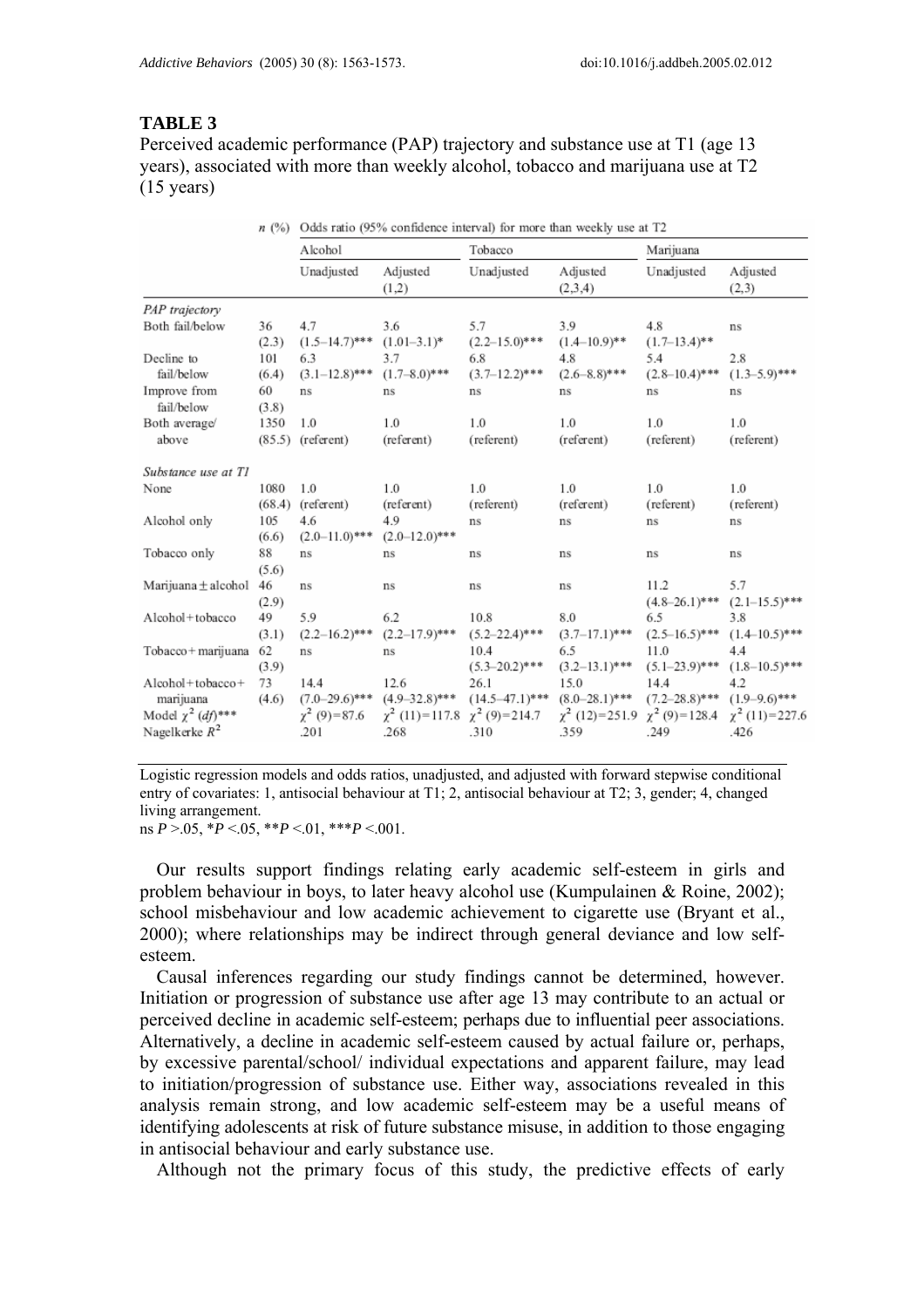substance use are evident; particularly, the increased risks associated with early use of double (6- to 8-fold) and triple (12- to 15-fold) combinations of alcohol, tobacco and marijuana for progression to more frequent use, in agreement with other studies (Best et al., 2000; Sutherland & Shepherd, 2001). Further, early combined alcohol plus tobacco use shows a gateway effect in predicting later marijuana use; conversely, however, early tobacco plus marijuana use is not associated with later alcohol use. This latter finding is not commonly noted and requires further exploration.

In our sample, infrequent early use of single substances appears to carry less risk; for instance, at age 13 use ever of tobacco alone does not predict later more frequent use of tobacco, or anything else. However, more than monthly alcohol use at age 13 has a nearly 5-fold increased risk of more than weekly use of alcohol at age 15. Use of marijuana alone at age 13 was reported by very few respondents; thus in our analysis it was combined with the alcohol but not tobacco category; revealing a more than 5 fold increased risk of later frequent marijuana though not alcohol or tobacco use. Apparent inconsistencies between our findings and others (in which cigarette use predicted later alcohol use, and change in alcohol use predicted development of cigarette use, Duncan, Duncan, and Hops (1998)), may arise from sample differences; our larger sample was not restricted to non-users at mean age 13, and our analysis controls for antisocial behaviour. Prevalence rates in our sample, in which approximately 80% have used alcohol, 33% tobacco and 35% marijuana by age 15, are similar to Australian (Drug Info Clearinghouse, 2002) and slightly higher than US reports (Torabi, Bailey, & Majd-Jabbari, 1993).

Of interest, other symptomatology (depressive or anxiety), self-esteem, parenting and family measures appear not to explain any variance in the data not already accounted for by PAP, early substance use and antisocial behaviour. Changed living arrangement between age 13 and 15 was the only socio-demographic factor significantly associated. Not all known risk factors, such as peer and parental substance use and attitudes (Jones & Heaven, 1998) were included in models; the apparent independent association of perception of academic failure with later substance use may be due to these or other unknown factors.

Other limitations of this study include the lack of a measure of actual academic performance. This data would have enabled a comparison of actual and perceived performance, and may have given a clearer indication of those with cognitive distortions or dysfunctional coping.

Difficulty was experienced in matching respondents at wave one with those at wave two and wave three. Anonymity and confidentiality of study data was assured. Ethical responsibilities, however, required identification of adolescents at risk of suicidal behaviour, for further assessment and counselling or referral. This resulted in some students identified at wave one hiding their identity at wave two or three; thus the apparent attrition rate between waves is inflated.

In conclusion, although substance use from age 13 and 15 years shows an upward trend for all adolescents, those with concurrent or increasing perception of academic failure, compared to those with average or improving academic performance, have greatly increased risk for more than weekly substance use at age 15. Thus we propose that, in line with recommendations by Bryant et al. (2000), interventions aimed at improving and maintaining academic self-esteem in early adolescence may be effective in reducing risks for substance misuse in later adolescence.

#### **Acknowledgement**

Financial support from the South Australian Health Commission.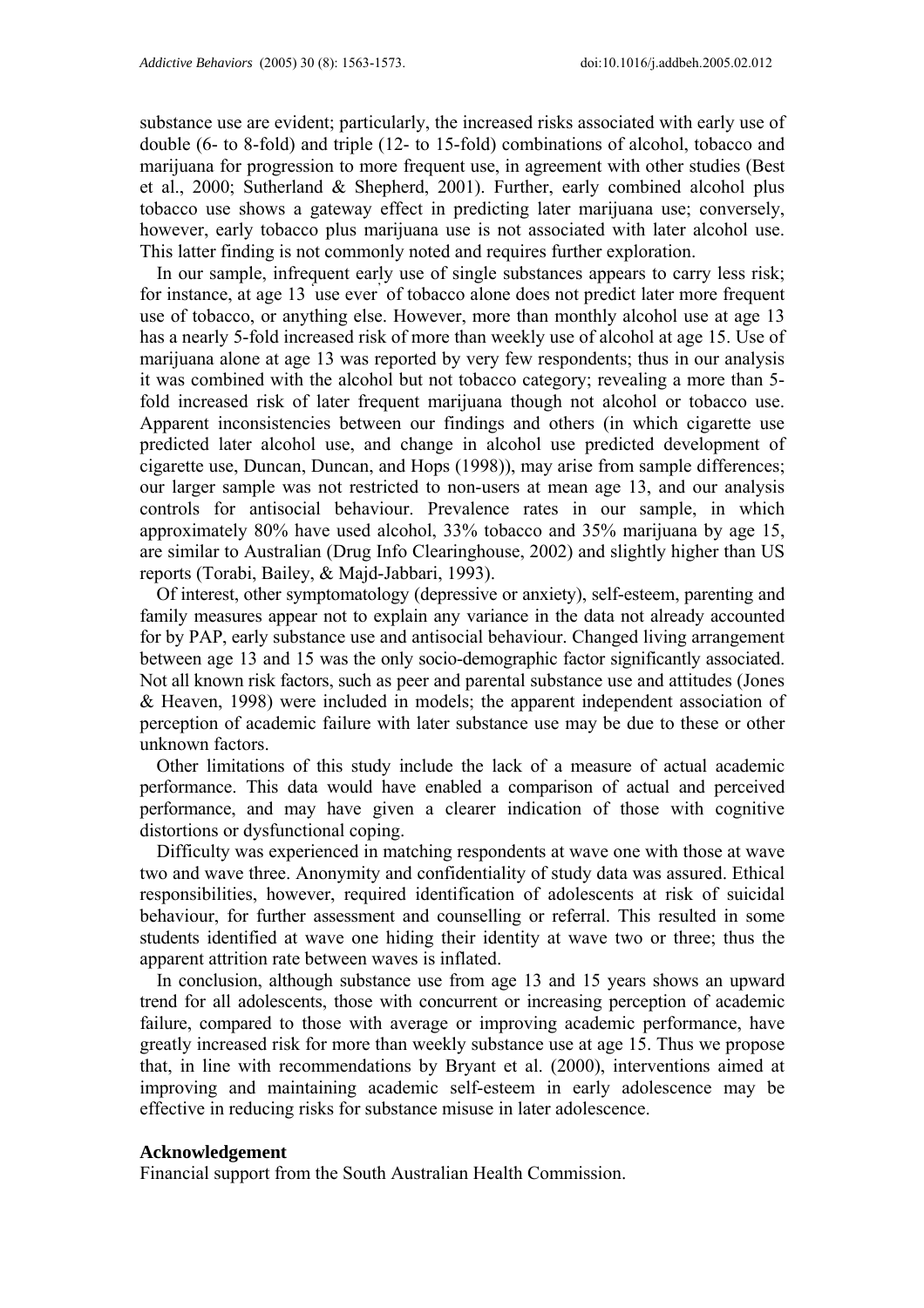#### **References**

- Adalbjarnardottir, S., & Rafnsson, F. D. (2002). Adolescent antisocial behavior and substance use: Longitudinal analyses. *Addictive Behaviors, 27(2),* 227–240.
- Aunola, K., Stattin, H., & Nurmi, J. -E. (2000). Parenting styles and adolescents' achievement strategies. *Journal of Adolescence,* 23(2), 205–222.
- Bergen, H. A., Martin, G., Richardson, A. S., Allison, S., & Roeger, L. (2004). Sexual abuse, antisocial behaviour and substance use: Gender differences in young community adolescents. *Australian and New Zealand Journal of Psychiatry,* 38, 34–41.
- Best, D., Rawaf, S., Rowley, J., Floyd, K., Manning, V., & Strang, J. (2000). Drinking and smoking as concurrent predictors of illicit drug use and positive drug attitudes in adolescents. *Drug and Alcohol Dependence, 60(3),*  319–321.
- Bryant, A. L., Schulenberg, J., Bachman, J. G., O'Malley, P. M., & Johnston, L. D. (2000). Understanding the links among school misbehavior, academic achievement, and cigarette use: A national panel study of adolescents. *Prevention Science, 1(2),* 71–87.
- Chen, K., & Kandel, D. B. (1998). Predictors of cessation of marijuana use: An event history analysis. *Drug and Alcohol Dependence, 50(2),* 109–121.
- Cohen, D. A., & Rice, J. (1997). Parenting styles, adolescent substance use, and academic achievement. *Journal of Drug Education, 27(2),* 199–211.
- Degenhardt, L., Lynskey, M., & Hall, W. (2000). Cohort trends in the age of initiation of drug use in Australia. *Australian and New Zealand Journal of Public Health,* 24(4), 421–426.
- Diego, M. A., Field, T. M., & Sanders, C. E. (2003). Academic performance, popularity, and depression predict adolescent substance use. *Adolescence,* 38(149), 35–42.
- Drug Info Clearinghouse. (2002). *Some statistics on student drug use.* Retrieved July 14th, 2004, from http:// www.druginfo.adf.org.au/article.asp?id=3758
- Duncan, S. C., Duncan, T. E., & Hops, H. (1998). Progressions of alcohol, cigarette, and marijuana use in adolescence. *Journal of Behavioral Medicine, 21(4),* 375–388.
- Ellickson, P. L., Tucker, J. S., & Klein, D. J. (2001). High-risk behaviors associated with early smoking: Results from a 5-year follow-up. *Journal of Adolescent Health,* 28(6), 465–473.
- Grant, B. F., & Dawson, D. A. (1997). Age at onset of alcohol use and its association with DSM-IV alcohol abuse and dependence: Results from the national longitudinal alcohol epidemiologic survey. *Journal of Substance Abuse, 9,* 103–110.

Han, C., McGue, M. K., & Iacono, W. G. (1999). Lifetime tobacco, alcohol and other substance use in adolescent Minnesota twins: Univariate and multivariate behavioral genetic analyses. *Addiction,* 94(7), 981–993. Hops, H.,

- Davis, B., & Lewin, L. M. (1999). The development of alcohol and other substance use: A gender study of family and peer context. *Journal of Studies on Alcohol. Special Issue: Alcohol and the Family: Opportunities for Prevention, Supp,* 13, 22–31.
- Jeynes, W. H. (2002). The relationship between the consumption of various drugs by adolescents and their academic achievement. *American Journal of Drug and Alcohol Abuse, 28(1),* 15–35.
- Johnston, L. D., O'Malley, P. M., Bachman, J. G., & Schulenberg, J. E. (2004). *Monitoring the future national results on adolescent drug use: Overview of key* findings, *2003.* Bethesda, MD7 National Institute on Drug Abuse.
- Jones, S. P., & Heaven, P. C. L. (1998). Psychosocial correlates of adolescent drug-taking behaviour. *Journal of Adolescence, 21(2),* 127–134.
- Kandel, D. B. (Ed.). (2002). *Stages and pathways of drug involvement: Examining the gateway hypothesis.* New York, NY, US7 Cambridge University Press.
- King, A. (1998). Young women at risk. Research in focus. *Education Canada,* 38(4), 38–39.
- Kumpulainen, K., & Roine, S. (2002). Depressive symptoms at the age of 12 years and future heavy alcohol use. *Addictive Behaviors,* 27(3), 425–436.
- Lewinsohn, P. M., Rohde, P., & Brown, R. A. (1999). Level of current and past adolescent cigarette smoking as predictors of future substance use disorders in young adulthood. *Addiction,* 94(6), 913–921.
- Lynskey, M. T., Heath, A. C., Bucholz, K. K., Slutske, W. S., Madden, P. A. F., Nelson, E. C., et al. (2003). Escalation of drug use in early-onset cannabis users vs. co-twin controls. *JAMA: Journal of the American Medical Association, 289(4),* 427–433.
- Martin, G., Richardson, A. S., Bergen, H. A., Roeger, L., & Allison, S. (2005). Perceived academic performance, selfesteem and locus of control as indicators of need for assessment of adolescent suicide risk: Implications for teachers. *Journal of Adolescence, 27(1),* 75–87.

McGee, R., & Williams, S. (2000). Does low self-esteem predict health compromising behaviours among adolescents? *Journal of Adolescence,* 23(5), 569–582.

Miller, P., & Plant, M. (2002). Heavy cannabis use among UK teenagers: An exploration. *Drug and Alcohol Dependence, 65(3),* 235–242.